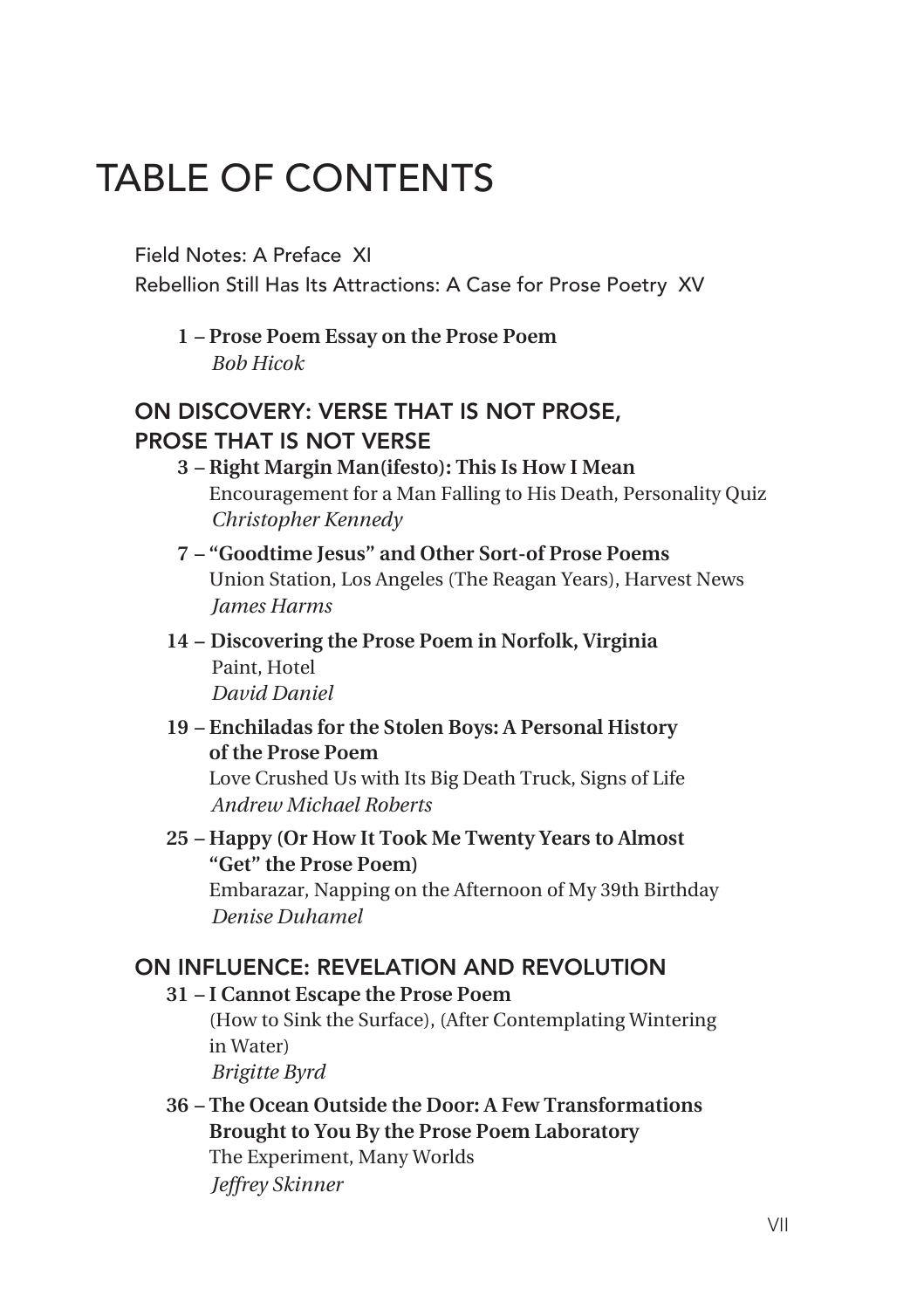- **41 Something Like a Meditation** Meditation on a Suicide, Noise  *Alexander Long*
- **48 Why I Write Prose Poems** October Again, Wish  *Kathleen McGookey*
- **52 A Wolf in Grandma's Clothes: Undressing the Prose Poem** Still Life with Steam Engine, Still Life with Gravestone  *Michael Robins*

## On Definition: Cataloging the New Beasts

- **56 No Easy Out: Some Definitions of the Prose Poem** I stood too close…, I was a fabulous…  *David Keplinger*
- **60 Thankfully, Philip Larkin Will Never Read This** Furnace, National Poetry Month  *Kevin Griffith*
- **64 Crashing the Party: Going Home with the Prose Poem You Want**

I Wish I Were Mexico, He Said Discipline Is the Highest Form of Love

*Beckian Fritz Goldberg*

**69 – Ticking the Box: The Rules and Permissions of the Prose Poem Form** ORD, On the Use of a View: An Essay  *Arielle Greenberg*

#### **74 – Split: Seam and Abyss in the Prose Poem** *from* Party in My Body  *Mark Wallace*

#### On Theory: No Matter What You Call It

#### **79 – Prose Poem Electric**

Soup for an Oligarch, the other word for thesaurus  *Maurice Kilwein Guevara*

#### **85 – Paragraphic Verses**

The Day After the Day of the Dead, Voice Road  *William Olsen*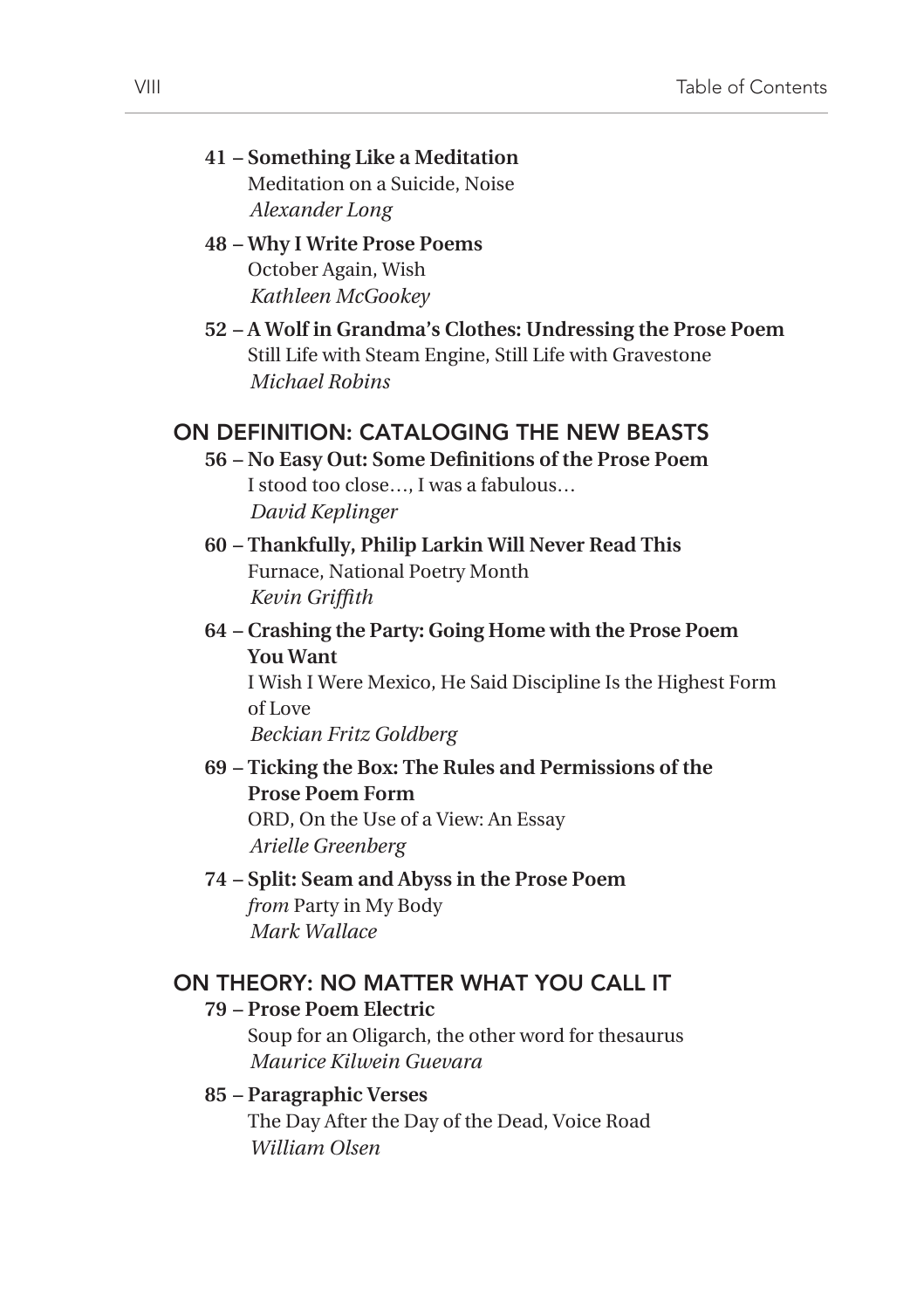- **91 The Poem in the Gray Flannel Suit** Dear Editor 18 January, Dear Editor 30 October  *Amy Newman*
- **99 Out of My Prose Poem Past: Using the Prose Poem to Enter the Language of Films Noir**

Good Idea, The Dark Lady of the Movies  *David Lazar*

**104 – Blockheads and Stanzagraphers** Schism, You Know What They Say about Pears  *Robert Miltner* 

# On Craft: The Music of the Sentence

#### **112 – The Unbroken Line**

The earth submits to seasonal drift…, I couldn't find the mushrooms… *Gary Young*

## **115 – Just Running: Open Landscape and the Prose Poem**

I Finde in a Boke Compiled to this Matere an Olde Histoire, Photograph of a Young Girl, 1941  *Nancy Eimers*

- **121 Hyphen: Sketching the Bridge with Invisible Ink** *from* Installations, After Serving  *Joe Bonomo*
- **127 A Carnival Comes to Town: Showing Prose Poems at the County Fair** Existentialism, Pancake House Is Made of Pancakes  *Gerry LaFemina*
- **134 No Tongue in Cheek: The True Frame of the Prose Poem** As We Get Closer to the Apricot, The Spine  *Ray Gonzalez*

## On Metaphor: Prose Poem as More than Prose Poem

**140 – Moving Violations: The Prose Poem as Fast Car** The Realm of the Wide, Ice  *Maureen Seaton*